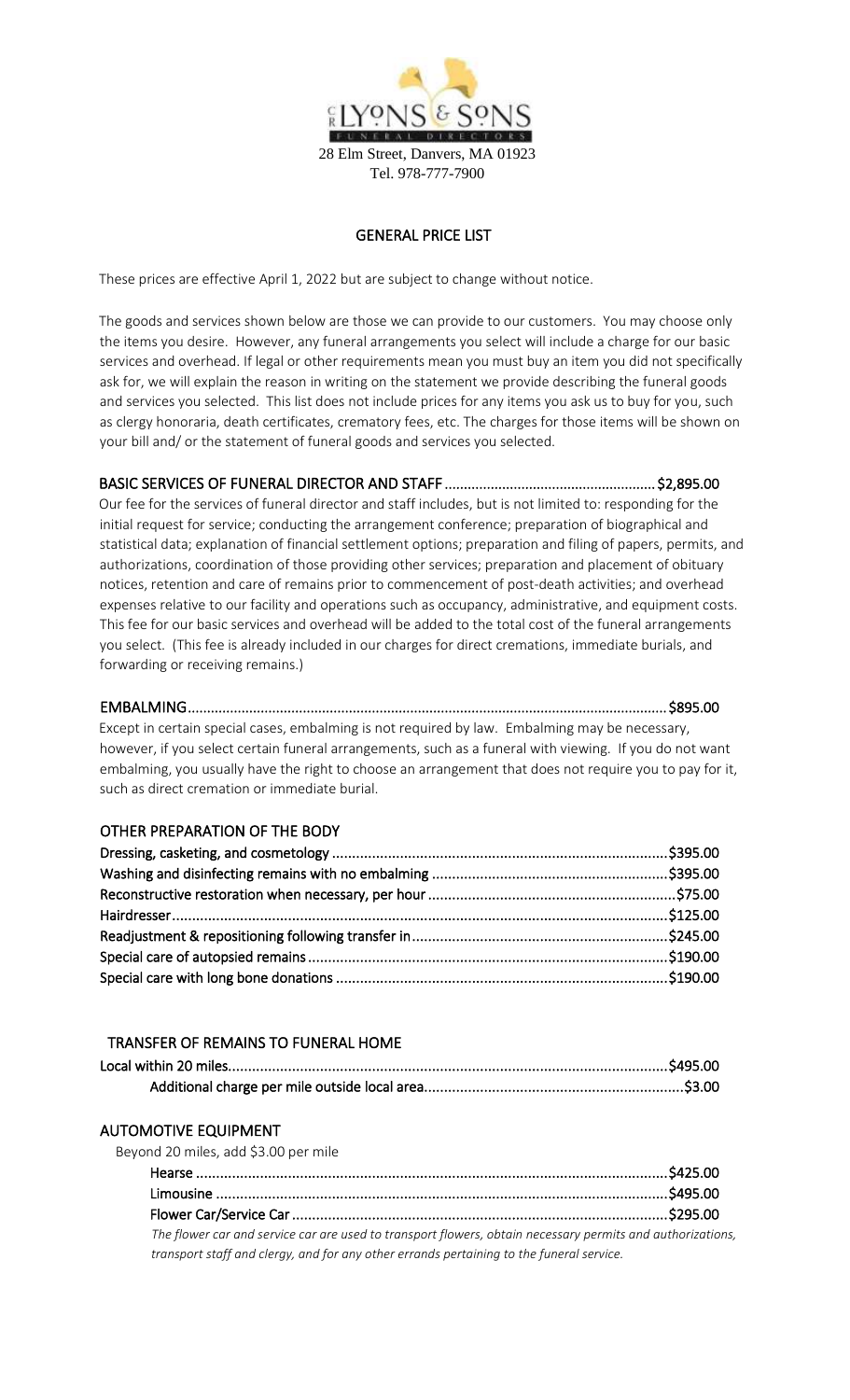## FACILITIES & SERVICES

| Our services include set-up of the visitation area, placement of remains, positioning of floral      |
|------------------------------------------------------------------------------------------------------|
| displays, and supervision and attendance during the hours of visitation.                             |
|                                                                                                      |
| Our services include local transportation of remains and floral displays, set-up of visitation area, |
| placement of remains, and supervision and attendance during the hours of visitation.                 |
|                                                                                                      |
| Our services include coordinating the arrangement for the ceremony, staff supervision and            |
| attendance, and the use of the funeral home when used for the ceremony.                              |
|                                                                                                      |
| Our services include coordinating the arrangements for the memorial service, staff                   |
| supervision and attendance, and the use of the funeral home when used for the memorial               |
| service.                                                                                             |
|                                                                                                      |
| Our services include supervision, attendance, and accompaniment of the remains to the                |
| cemetery or crematory.                                                                               |
|                                                                                                      |
| This charge will only be applied when no post-death or ceremonial activities occur, and the          |
| funeral home is in possession of the remains.                                                        |
|                                                                                                      |
| This charge will only be applied 30 days following the cremation when the funeral home is            |
| still in possession of cremated remains.                                                             |
|                                                                                                      |
|                                                                                                      |

# **CASKETS**

| A complete list will be provided at the funeral home.       |  |
|-------------------------------------------------------------|--|
| <b>OUTER BURIAL CONTAINERS</b>                              |  |
|                                                             |  |
|                                                             |  |
| A complete price list will be provided at the funeral home. |  |

#### URNS

| A complete list will be provided at the funeral home. |  |
|-------------------------------------------------------|--|

# OTHER MERCHANDISE AND SERVICES

# FORWARDING REMAINS TO ANOTHER FUNERAL HOME .............................................. \$4,395.00

This charge includes the removal of remains, basic service of staff, embalming, necessary authorizations, minimum shipping container and local transportation to airport. This charge does not include visitation, rites, or ceremonies prior to forwarding of the body.

# RECEIVING REMAINS FROM ANOTHER FUNERAL HOME .............................................. \$3,795.00

This charge includes temporary shelter of remains, basic services of staff and transportation of remains to cemetery or crematory. This charge does not include the cost of facilities or staff for visitation, rites or ceremonies, no does it include transferring the remains from the airport or other source, or the cost of a common carrier.